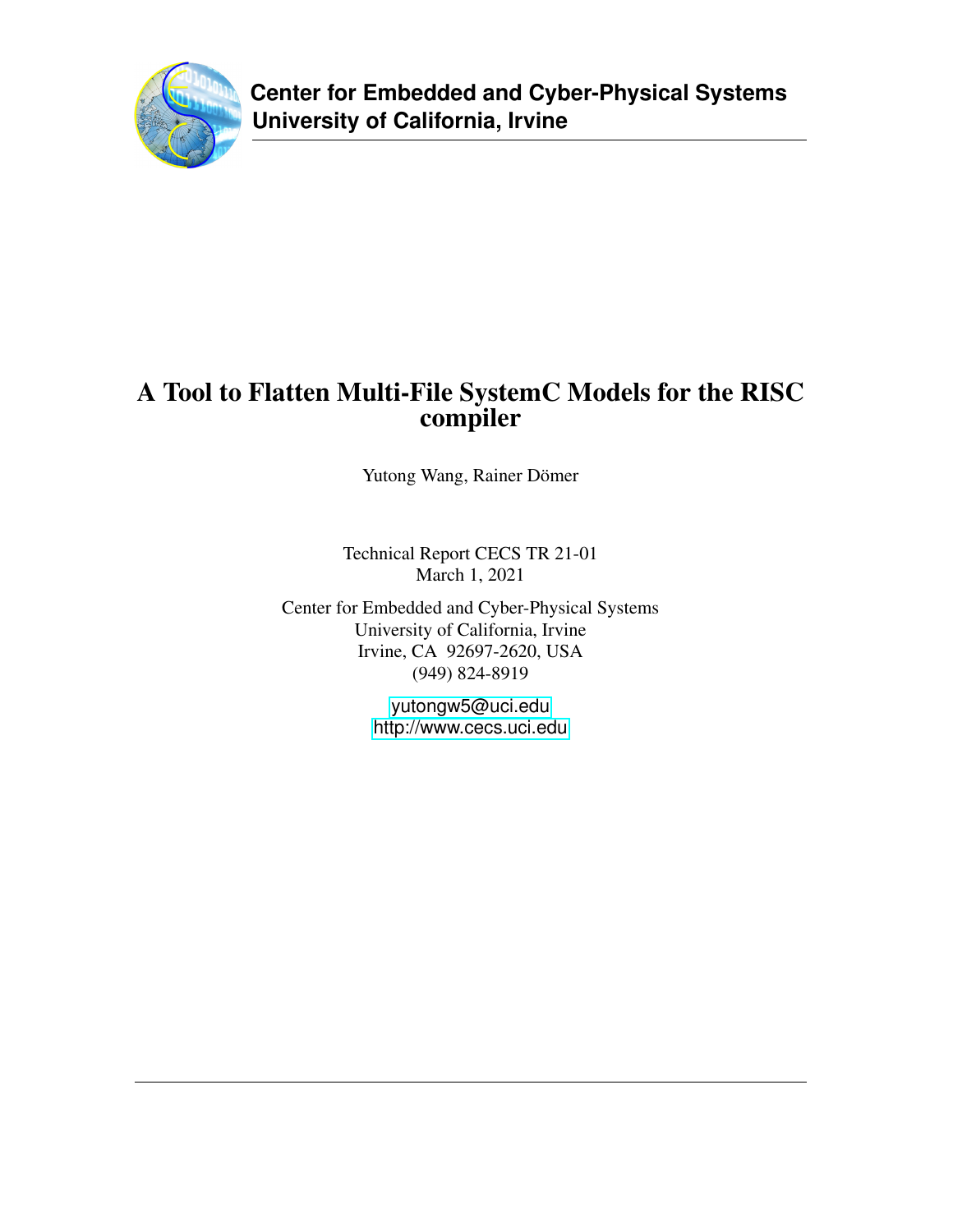# A Tool to Flatten Multi-File SystemC Models for the RISC compiler

Yutong Wang, Rainer Dömer

Technical Report CECS TR 21-01 March 1, 2021

Center for Embedded and Cyber-Physical Systems University of California, Irvine Irvine, CA 92697-2620, USA (949) 824-8919

> <yutongw5@uci.edu> <http://www.cecs.uci.edu>

#### Abstract

*The Recoding Infrastructure for SystemC (RISC) uses a dedicated SystemC compiler for aggressive yet standard compliant parallel simulation capable of out-of-order execution on many-core platforms. One of the known shortcomings of the current RISC compiler version 0.6.2 is handling multiple source files. While having separated source files is fairly standard practice, when modeling complex embedded systems, the compiler needs to combine all source files in the correct order to function properly. In this report, we introduce a tool flatten which solves the multiple source file problem by examining the inclusion hierarchy of the source files and combining all sources into one flattened file. This report describes the development stages, the usage as well as the future development goal of flatten. This report also includes several representative examples and shows how flatten handles them.*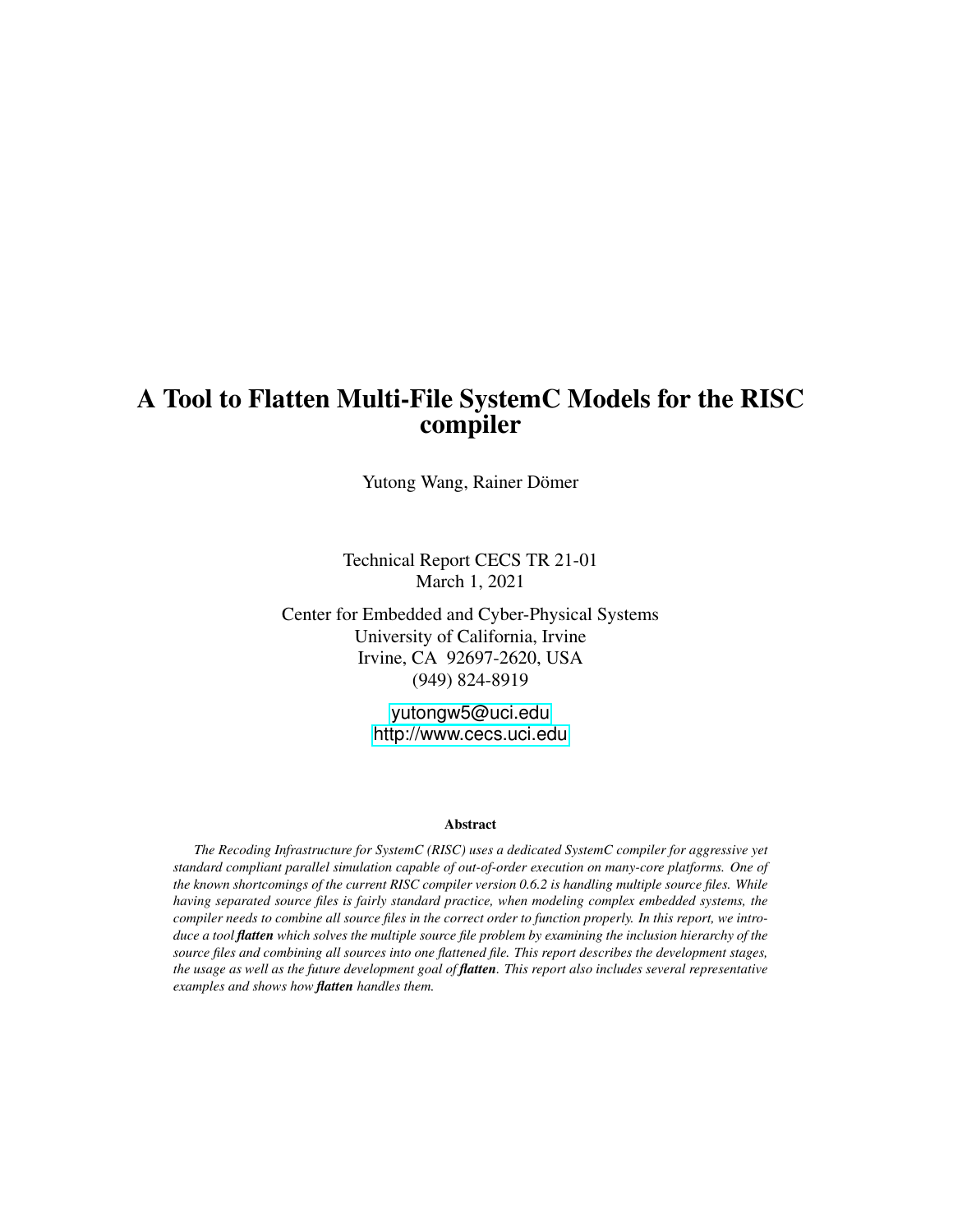# **Contents**

| $\mathbf{1}$   | <b>Introduction</b>                                                                                        |                |  |  |  |  |  |  |  |
|----------------|------------------------------------------------------------------------------------------------------------|----------------|--|--|--|--|--|--|--|
|                | 1.1                                                                                                        |                |  |  |  |  |  |  |  |
|                | 1.2.                                                                                                       | $\mathcal{L}$  |  |  |  |  |  |  |  |
| $\mathbf{2}$   | <b>Features</b>                                                                                            |                |  |  |  |  |  |  |  |
|                | 2.1                                                                                                        | 2              |  |  |  |  |  |  |  |
|                | Separation of library inclusion and user file inclusion $\dots \dots \dots \dots \dots \dots \dots$<br>2.2 | 2              |  |  |  |  |  |  |  |
|                | 2.3                                                                                                        | 3              |  |  |  |  |  |  |  |
|                | 2.4                                                                                                        | $\overline{4}$ |  |  |  |  |  |  |  |
| 3              | <b>Command Line Options</b>                                                                                |                |  |  |  |  |  |  |  |
|                | 3.1                                                                                                        | 5              |  |  |  |  |  |  |  |
| $\overline{4}$ | <b>Experiments and Results</b>                                                                             |                |  |  |  |  |  |  |  |
|                | 4.1                                                                                                        | 7              |  |  |  |  |  |  |  |
|                | 4.2                                                                                                        | 8              |  |  |  |  |  |  |  |
| 5              | <b>Conclusion and Future Work</b>                                                                          |                |  |  |  |  |  |  |  |
|                | <b>References</b>                                                                                          |                |  |  |  |  |  |  |  |
|                | A Appendix                                                                                                 |                |  |  |  |  |  |  |  |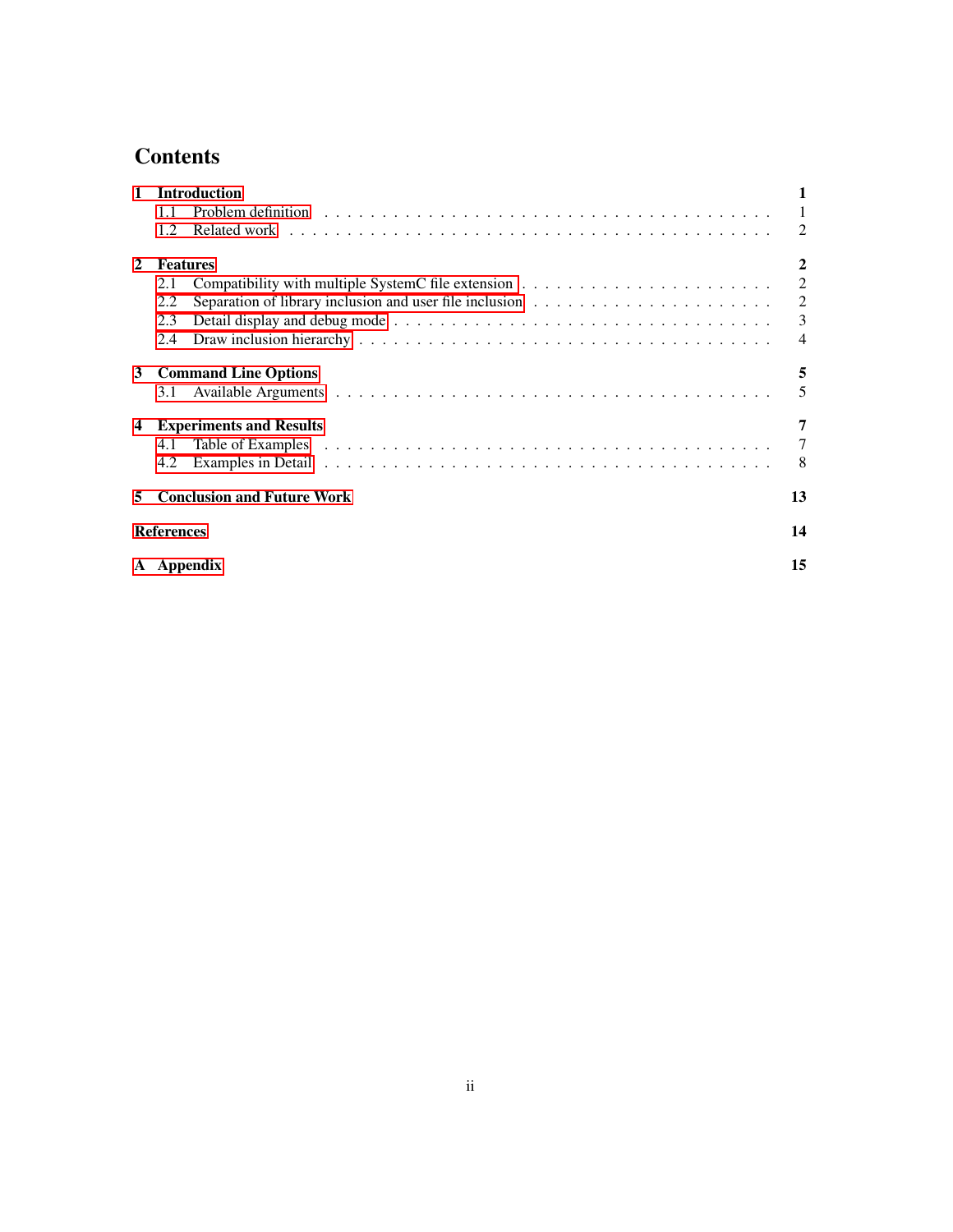# A Tool to Flatten Multi-File SystemC Models for the RISC compiler

Y. Wang, R. Dömer

Center for Embedded and Cyber-Physical Systems University of California, Irvine Irvine, CA 92697-2620, USA <yutongw5@cecs.uci.edu> <http://www.cecs.uci.edu>

#### Abstract

*The Recoding Infrastructure for SystemC (RISC) uses a dedicated SystemC compiler for aggressive yet standard compliant parallel simulation capable of out-of-order execution on many-core platforms. One of the known shortcomings of the current RISC compiler version 0.6.2 is handling multiple source files. While having separated source files is fairly standard practice, when modeling complex embedded systems, the compiler needs to combine all source files in the correct order to function properly. In this report, we introduce a tool flatten which solves the multiple source file problem by examining the inclusion hierarchy of the source files and combining all sources into one flattened file. This report describes the development stages, the usage as well as the future development goal of flatten. This report also includes several representative examples and shows how flatten handles them.*

# <span id="page-3-0"></span>1 Introduction

Flatten is developed using Python3 [\[1\]](#page-16-1) as one of the pre-built tools of the RISC [\[2\]](#page-16-2)[\[3\]](#page-16-3) version 0.6.3 release. Flatten is designed to solve one of the known limitations of RISC compiler: it does not work well with separate source files. Prior to the release of the script, RISC users need to manually combine their source files in the correct order. While it is easy to do for simple SystemC designs, large designs with numbers of source files and complex file hierarchies are a burden for system designers to flatten manually. Although Python3 is needed in the user's system, flatten is overall easy to setup and use. Installing the RISC compiler will automatically configure this tool, the user can then simply call **flatten** command to execute the script.

## <span id="page-3-1"></span>1.1 Problem definition

As mentioned in the abstract, RISC uses a custom SystemC [\[4\]](#page-16-4) compiler for aggressive yet standard compliant parallel simulation on multi-core systems to speed up otherwise slow SystemC compilation. One of the known limitations that flatten is aiming to bypass is introduced in the version 0.4.0 technical report of RISC (see section 3.4 for more detailed explanation) [\[5\]](#page-16-5). The RISC shortcoming is related to source code instrumentation: the RISC compiler only works if it has access to the entire source code of the design model. While RISC compiler can deal with smaller SystemC projects which usually have simpler file hierarchies and small number of libraries and source files, it has difficulty to compile complex SystemC models.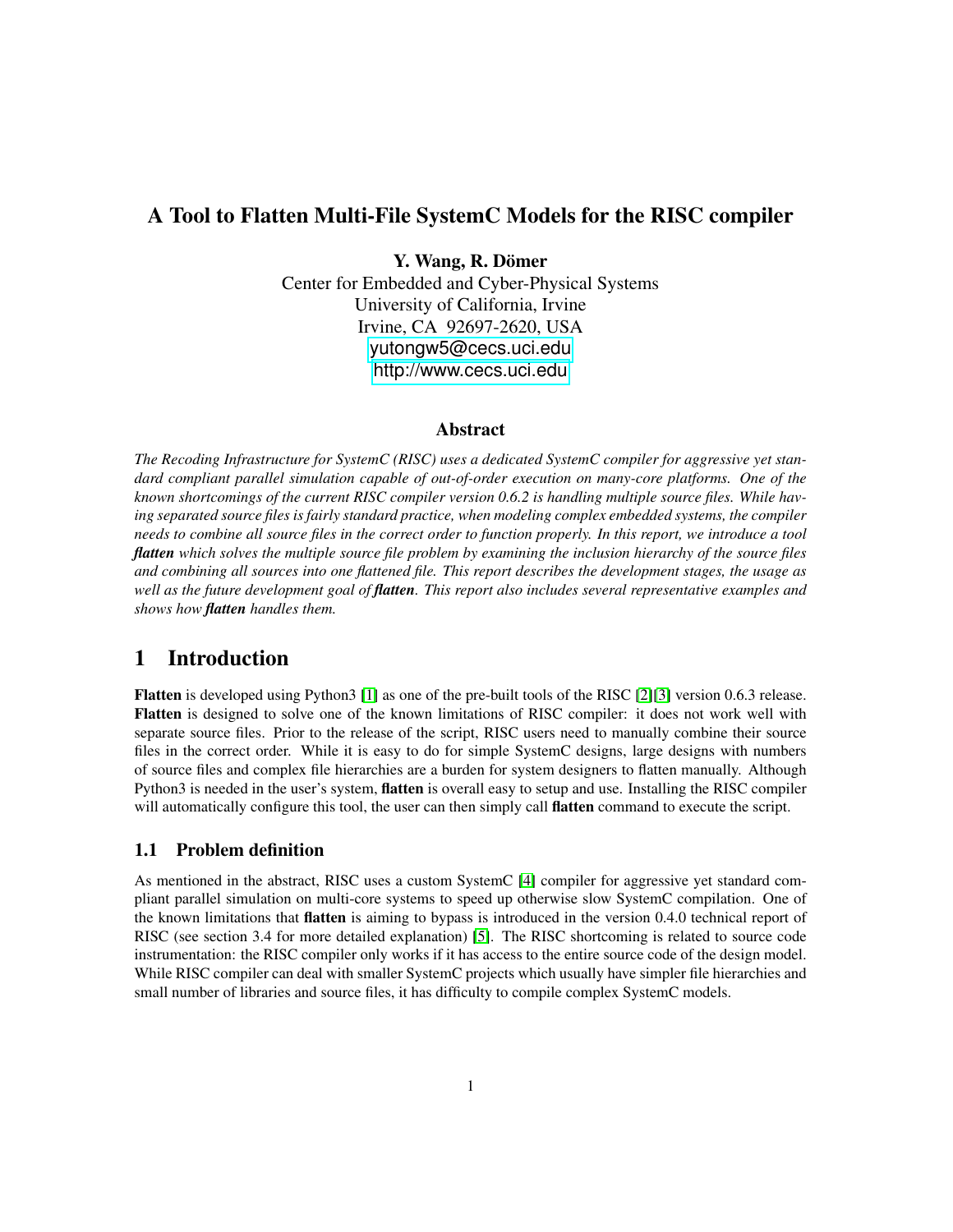### <span id="page-4-0"></span>1.2 Related work

RISC compiler version 0.5.0 [\[6\]](#page-16-6) introduced a different solution than flatten, which is Partial Segment Graph (PSG) [\[7\]](#page-16-7). PSG is implemented to solve the aforementioned limitation on multi-file inputs and hierarchical file structures by representing the behavior model of each separate translation unit (multiple source files). PSG can then be combined to construct a complete Segment Graph (SG) for the input model. For detailed information on how RISC uses SG to construct the model, please refer to the RISC 0.5.0 report [\[6\]](#page-16-6). With the help of PSG, RISC compiler is able to properly compile the model without the need to manually edit each source file. However, in order to deal with uncertainty in the abstract syntax tree (AST), PSGs are separated into three types and they are constructed by the Intellectual Property (IP) provider [\[6\]](#page-16-6). In the case of missing PSG support, the RISC compiler faces the same limitation introduced in version 0.4.0..

Using PSG is rather complex and cumbersome to handle for the designer. Flatten on the other hand, offers a simpler, easy-to-use solution that supports a range of SystemC file extensions and different file hierarchies.

## <span id="page-4-1"></span>2 Features

Flatten has many built-in features including support for multiple SystemC file extensions, automatic main file detection and detecting of file hierarchy. More detail can be found later in this report. A list of arguments is also included in this report as well as examples that demonstrate all features. The current version of **flatten** is capable of combining SystemC source files in the correct order with simple commands. The output file can be directly compiled with regular g++ compiler or RISC, assuming source files have no compatibility issue with each compiler.

### <span id="page-4-2"></span>2.1 Compatibility with multiple SystemC file extension

SystemC source files have many file extensions. Suffixes ".cc", ".cpp", ".h", ".hpp", and ".C" are all supported by a SystemC compiler and therefore flatten needs to be compatible with all of the aforementioned file extensions. To achieve that, flatten does not use hard-coded file extensions to detect files. Instead, it will read the user specified input file and use the file's inclusion statements to determine the correct file extension for the source files. An example with multiple file extensions is shown below in Figure [1.](#page-4-4)

```
[user]:> flatten -i testfile1.cc
User input name for main, the path is: /testfolder/testfile1.cc
---DONE FLATTENING---
[user]:> flatten -i testfile1.C
User input name for main, the path is: /testfolder/testfile1.C
---DONE FLATTENING---
[user]:> flatten -i testfile1.cpp
User input name for main, the path is: /testfolder/testfile1.cpp
---DONE FLATTENING---
```
<span id="page-4-4"></span>Figure 1: Flatten0 can take multiple SystemC suffixes

### <span id="page-4-3"></span>2.2 Separation of library inclusion and user file inclusion

When **flatten** combines multiple source files, it will scan for preprocessor included directives and then compare the inclusion statement with the collected file information to determine whether the included header file or source file is a standard library or a user file. In the case of a C/C++ standard library file, all of such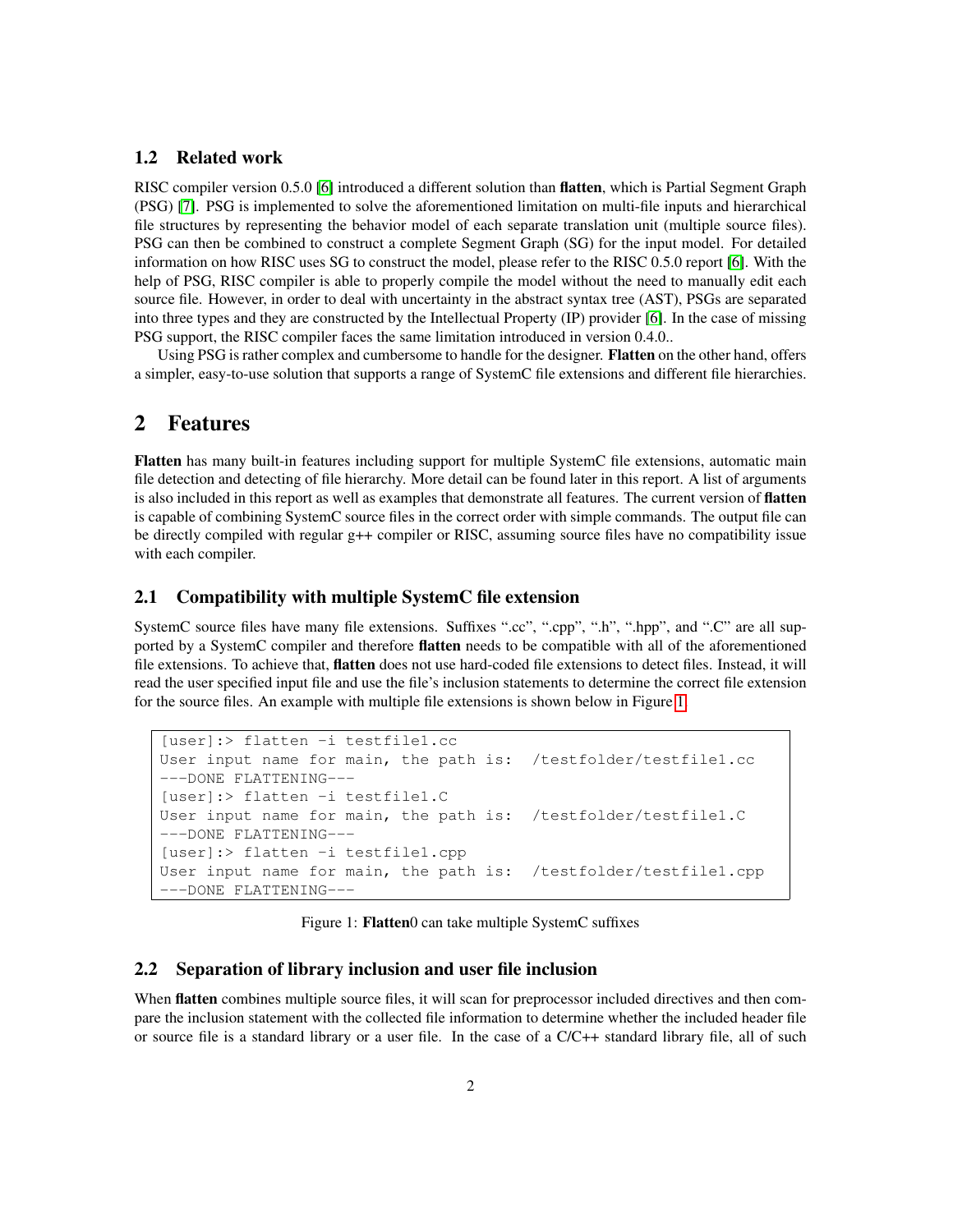inclusion statements from different files will be moved to the top of the output file. In the case of user files, such inclusion statements will be taken out.

An example with different inclusion statements is shown below in Figure [2.](#page-5-1)

```
//testfile1.cc
#include <iostream> \\standard library
#include <testfile2.cc>
#include <anyuserheader.h>
[code in testfile1.cc]
//output.cc
#include <iostream>\\standard library
[code in anyuserheader.h]
[code in testfile2.cc]
[code in testfile1.cc]
```
<span id="page-5-1"></span>Figure 2: Flatten will take out user file inclusion and keep system library at top

### <span id="page-5-0"></span>2.3 Detail display and debug mode

Detail display and debug mode were added in case of the output file is not compilable or incorrectly flattened, flatten uses arguments *-v* and *-d* to play detailed and debug information respectively. At its current development stage, the *-v* option displays a list of included system libraries, a list of included SystemC header files and a list of SystemC implementation files. The *-d* option displays internal data structure used to store file hierarchical information, internal flags and path variables in addition to what *-v* displays. While the debug mode will give more information to help identify problems, turning it on sometimes displays a large amount of text for a large project. Therefore it is recommended to use the graphic option plus detail display mode (*-g* and *-v*) to view a more intuitive representation for the inclusion hierarchy of the user's project. An example with debug mode on is shown below in Figure [3.](#page-6-1)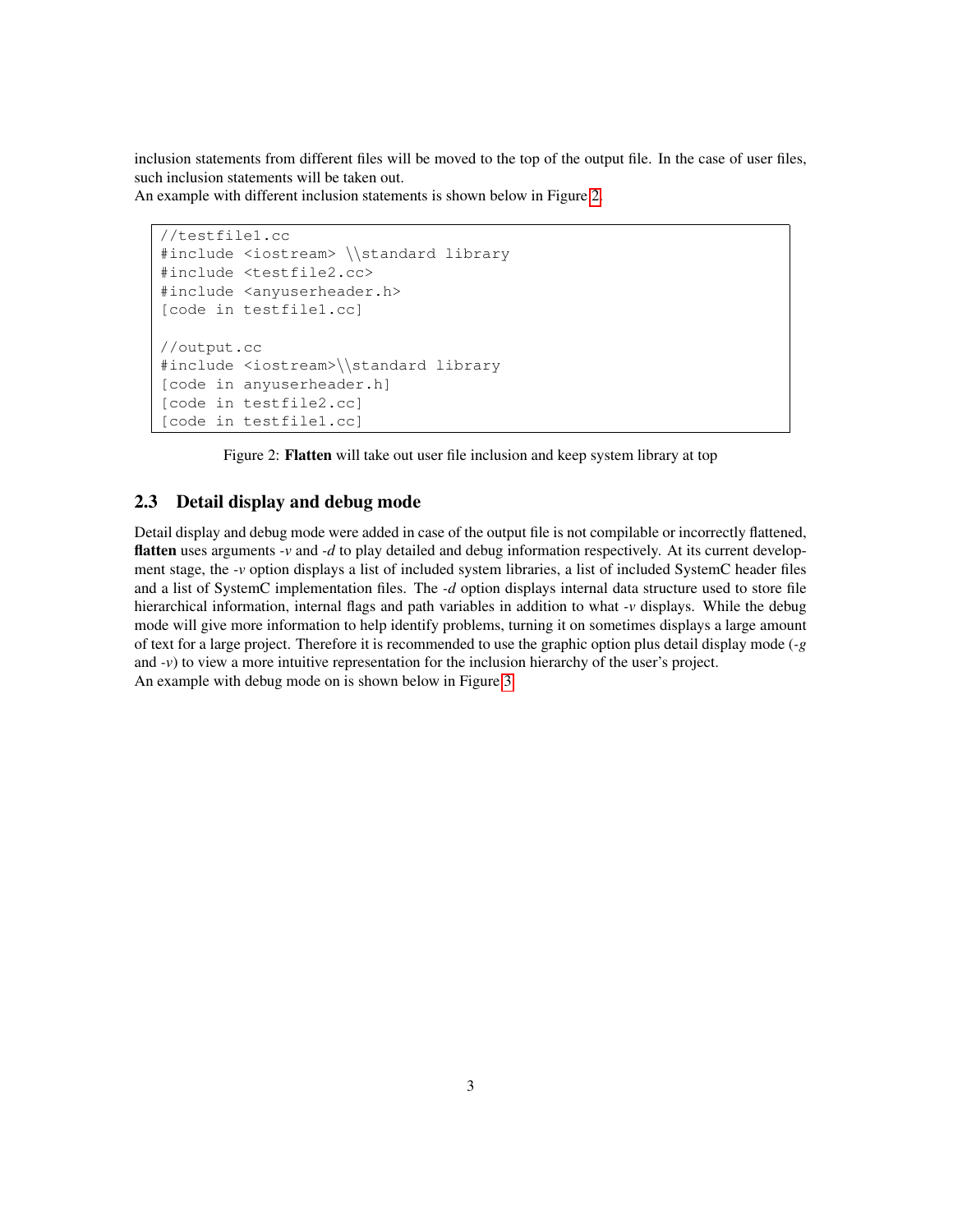```
[user]:> flatten -i testfile1.cc -v
User input name for main, the path is: /testfolder/testfile1.cc
SYSTEM_INCLUSION: { #include <systeminclusion>}
H FILES:'headerfiles1.h','headerfiles2.h'
C FILES:'testfile1.cc','testfile2.cc'
---DONE FLATTENING---
[user]:> flatten -i testfile1.cc -d
User input name for main, the path is: /testfolder/testfile1.cc
FOUND USER INPUT!
HAS MAIN = True
PATH2MAIN = /testfolder/testfile1.cc/
PATH2FOLDER = /testfolder/
SYSTEM_INCLUSION: { #include <systeminclusion>}
H FILES:'headerfiles1.h','headerfiles2.h'
C FILES:'testfile1.cc','testfile2.cc'
[internal data structure]
testfile1.cc level 0 Parent: None
testfile2.cc level 1 Parent: testfile1.cc
...
---DONE FLATTENING---
```
<span id="page-6-1"></span>Figure 3: Flatten script with detail display mode on and debug mode on

### <span id="page-6-0"></span>2.4 Draw inclusion hierarchy

Flatten will read all files under the user current path using the Python3's OS library, then build a list of each file and path to get to them. From each file and their inclusions, flatten can then build a directed graph which the nodes are files and edges are the inclusion relationship. From there, flatten will run a modified version of depth first search algorithm and generate a tree of files. Then the script reverse traverses the tree to print out the files in the correct order. By using the *-g* argument, the script will display the depth and inclusion information of the files. An example with the graph option on is shown below in Figure [4.](#page-6-2)

```
[user]:> flatten -i testfile1.cc -g
User input name for main, the path is: /testfolder/testfile1.cc
---DONE FLATTENING---
-------GRAPH-------
NOTICE: ALL the C files are still printed in the correct order
though they are not shown in the graph
|--------testfile1.cc
   |--------testfile1.h
        |--------testfile2.h
        |--------testfile3.h
             |--------testfile4.h
             |--------testfile5.h
```
<span id="page-6-2"></span>Figure 4: Flatten script with *-g* displays the file hierarchy in shell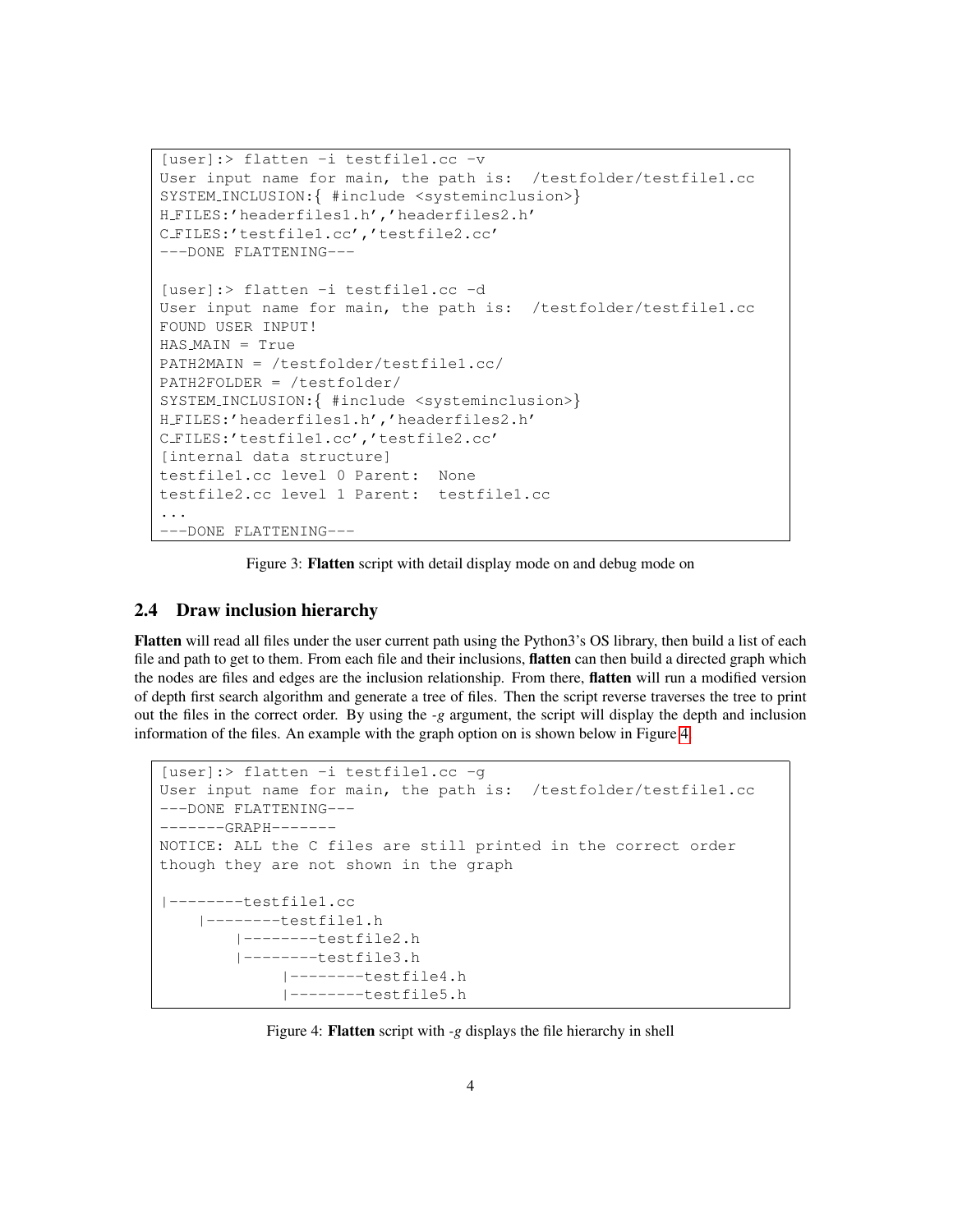## <span id="page-7-0"></span>3 Command Line Options

Flatten is a tool designed to generate a compilable file for the RISC compiler. It takes multiple source files from the user based on the inclusion in each file and outputs a single combined source file in the correct order.

Flatten includes 7 command line options to provide necessary functionalities and to offer better user experience. These command line options include a help page, specification of input and output file names, showing detailed information, displaying debug information and graph for the inclusion hierarchy, and option to execute an auto-compile command after flatten, which is currently under development. Detailed explanation and example is shown below.

#### <span id="page-7-1"></span>3.1 Available Arguments

1. No arguments: If no argument is provided, the script will scan each file and sub-directory in the current path for a SystemC sc main function to identify the main file. If the main file is found, then the script would execute without any arguments automatically. When no main file is found, the script would display the following message and then asks for a manual input.

ERROR: input file not found, exiting....

In the case of finding multiple sc main function, which is possible since one large project might contain multiple independent models, the script would display the following message to notify the user to switch to manual input instead.

----Found multiple files containting name main or Main, exiting....Please use manual input----

2. Display help using *-h* argument: user can add this argument to see a full list of available arguments and a line of brief explanation for each argument. The script will only display help messages upon seeing this argument and ignores the rest of the input. This is implemented to protect user from unintentional use and accidentally overwrite important files. The help message is shown below and is also included in the Appendix [A](#page-17-0) at the end of this report. An example is shown below:

```
>flatten -h
User Help:
use -v argument to show included files
use -g argument to show graph(tree) of file dependency
use -x argument to auto compile the flattened file using RISC
use -i [input] argument to indicate the main file, no need to input
multiple files
use -o [output] argument to change the name of output file, if not
default to Main_flat.cpp
use -d argument to enter debug mode
```
3. Display detailed information using *-v* argument: user can add this argument to see detailed information after flatten is executed. Detailed information includes: a list of system inclusions, a list of included SystemC header files and a list of included SystemC implementation files. This argument is useful for users who want to check whether all necessary files are successfully included and it is best paired with the *-g* option to get a clear understanding of the file inclusions. An example is shown below: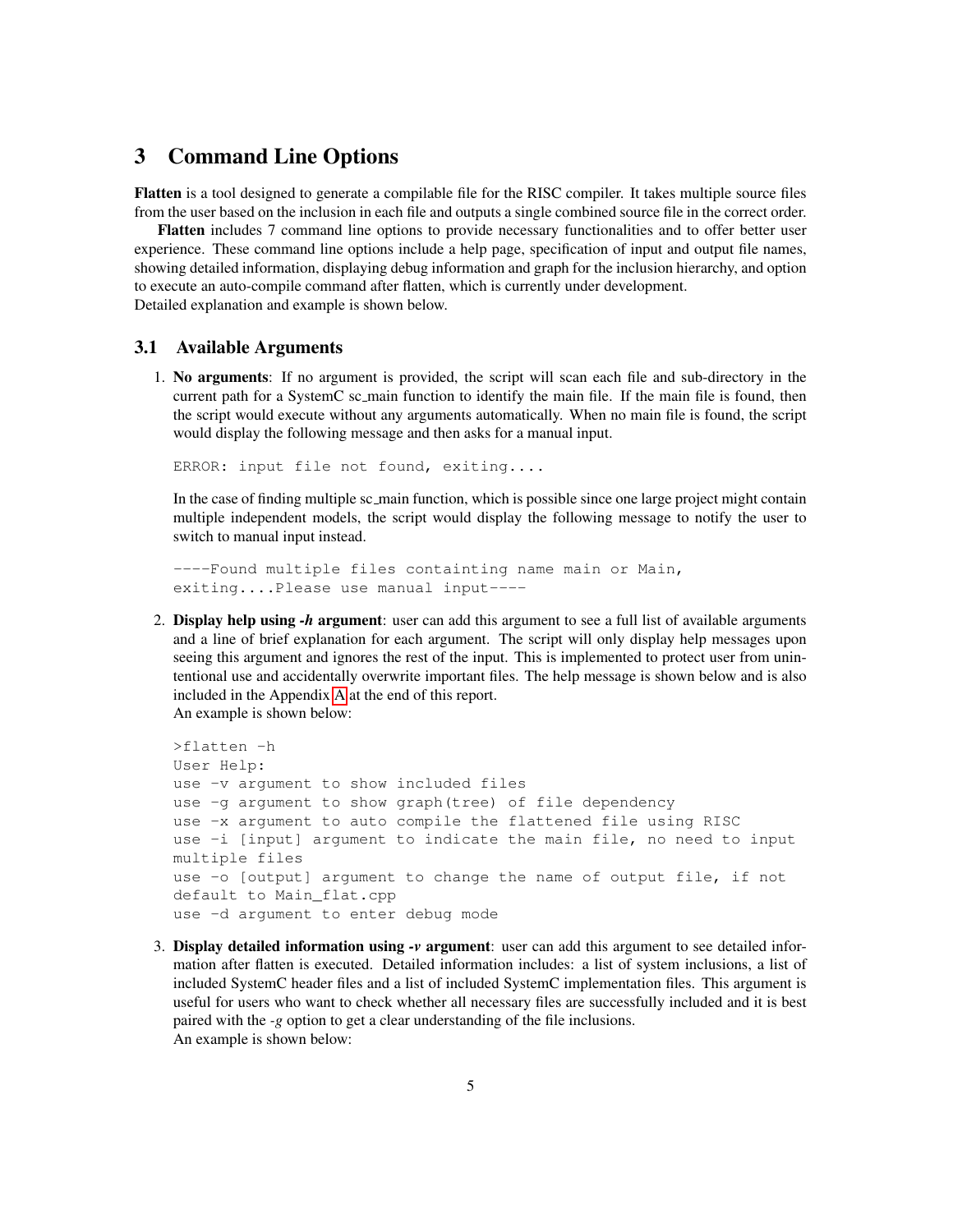```
>flatten -v
SYSTEM_INCLUSION: [systemincludeions]
H_FILES: [headerfiles]
C_FILES: [implementation files]
```
4. Display a text based graph using *-g* argument: user can add this argument to see a tree of included files using characters. The graph contains information including the root of the graph (usually the main file), the depth information of the included file, and parent information of each included file. The depth information indicates the distance from the root file to that file and parent information indicates where that file is referred from. In the case of a large and complex SystemC model, the tree could get very large and it is better to pair this argument with the *-v* argument to make sure that the necessary files are included and flattened correctly.

An example is shown below:

```
>flatten -g
-----GRAPH-----
|--------Main
    |--------first_level_file
            |--------second_level_files
            |--------second_level_files
            |--------second_level_files
            |--------second_level_files
                    |--------third_level_files
                    |--------third_level_files
```
- 5. Use argument *-x* to compile flattened file: user can use this argument to compile and execute the flattened file immediately after flatten. Since the RISC compiler may not support all SystemC and custom libraries and user might also add custom flags while compiling, this argument is currently disabled in the script and is part of the future development plan of flatten.
- 6. Specify input file name using *-i [input]*: user can use this argument to indicate the name of the main file. This argument is not required to use the script but it is recommended, since the script could detect multiple main files by accident or detect no main files at all. Notice that to use this argument the user needs to input the complete name of the file. In addition, it is not required to input the absolute path to the file.

An example is given below:

>flatten -i custom\_name.cc -----DONE FLATTENING-----

7. Specify output file name using *-o [output]*: user can use this argument to indicate the name of the output file. This argument is not required to use the script but it is recommended since the script by default write to *Main flat* with the same file extension as the main file, it is possible to overwrite other documents.

An example is given below:

>flatten -o custom\_name.cc -----DONE FLATTENING-----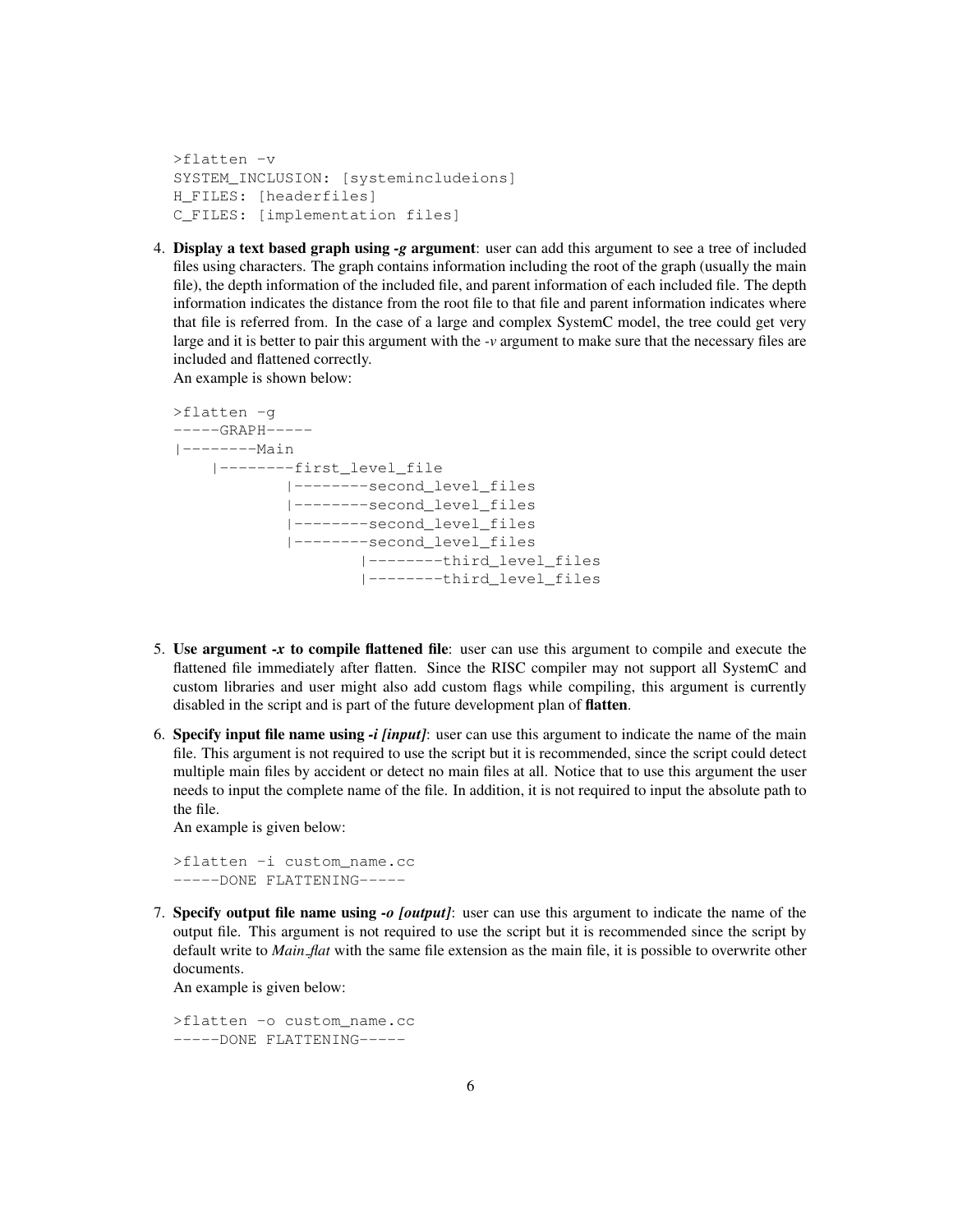8. Display debug information using *-d* argument: user can use this argument to see debug information. Similar to the *-v* argument for displaying detailed information, *-d* provides even more detailed information. In addition to a list of system inclusions, a list of included SystemC header files and a list of included SystemC implementation files, adding the debug argument will also make the script display internal flags, path variables, and the data structure used to store the graph. Notice that when the SystemC model is large and contains many source files, turning on debug mode might result in large amount of text, using the *-v* argument might be the better choice. An example is given below:

```
>flatten -d
HAS MIN<sub>FLAG</sub> = [T/F]PATH_VARIABLES = [path_to_main/folder]
SYSTEM_INCLUSION: [systemincludeions]
H_FILES: [headerfiles]
C_FILES: [implementation files]
INTERNAL_DATA: [print_doubly_linked_list]
```
# <span id="page-9-0"></span>4 Experiments and Results

In Section [2](#page-4-1) of this report, examples used are very ideal and standard, using such test bench and is not enough to cover many real-life scenarios. Therefore, this section will show few experiments on SystemC models from both industry and academia. These models are fair representations of real-life SystemC models even though some of the detailed information are hidden due to privacy restrictions.

## <span id="page-9-1"></span>4.1 Table of Examples

Table [1](#page-10-1) below contains 8 examples from both industry and academia. These examples covers a broad range of scenarios with different number of files, inclusion depths, libraries used and file extensions. Although flatten supports many forms of input, it still has trouble handling certain type of projects. In addition, some examples can be flattened and compiled with RISC or g++ compiler successfully while others need to be modified in order to compile by either compiler. Details of each example are shown in Subsection [4.2.](#page-10-0)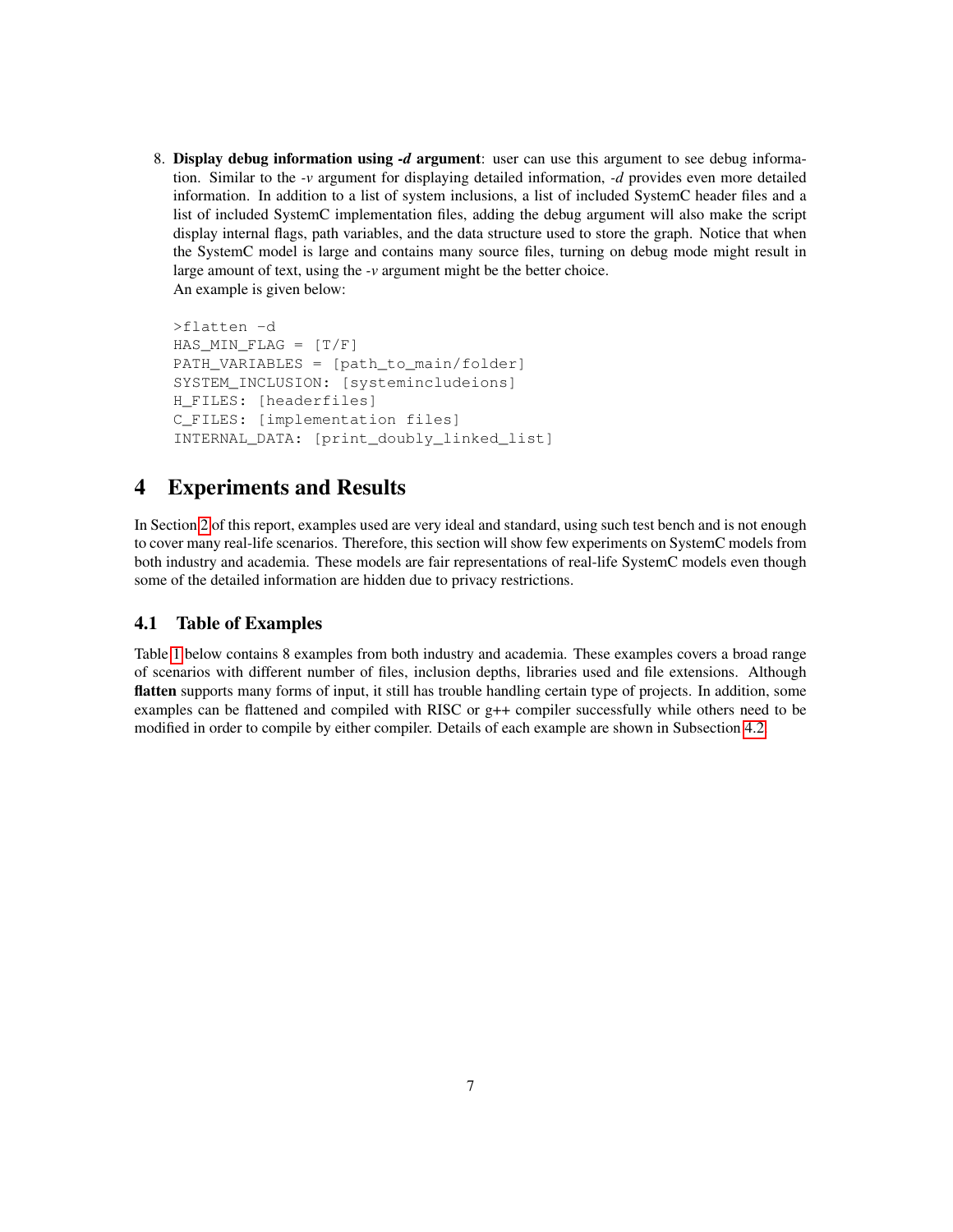| List of Examples |                          |            |                    |                   |                       |                                        |                                                             |  |  |
|------------------|--------------------------|------------|--------------------|-------------------|-----------------------|----------------------------------------|-------------------------------------------------------------|--|--|
| $\#$             | Example                  | Source     | Number<br>of Files | Flatten<br>Result | Compile<br>with $g++$ | Compile<br>with                        | Comments                                                    |  |  |
|                  |                          |            |                    |                   |                       | <b>RISC</b>                            |                                                             |  |  |
| $\mathbf{1}$     | ProdsCons                | Industry1  | $\overline{13}$    | <b>Success</b>    | $\overline{N}$        | N <sub>0</sub>                         | Missing library on<br>host system                           |  |  |
| $\overline{2}$   | SysC                     | Industry1  | 1                  | <b>Success</b>    | Yes                   | No, needs<br>more                      | RISC error: cannot<br>handle certain mod-                   |  |  |
|                  |                          |            |                    |                   |                       | modifica-<br>tions                     | ule                                                         |  |  |
| 3                | <b>TBM</b>               | Industry1  | Unknown            | N/A               | N/A                   | N/A                                    | Provided files are en-<br>crypted                           |  |  |
| $\overline{4}$   | SystemC<br><b>Tester</b> | Industry2  | 11                 | <b>Success</b>    | Yes                   | No, needs<br>more<br>modifica-<br>tion | RISC error: segmen-<br>tation fault                         |  |  |
| $\overline{5}$   | Jpeg_encoder UCI         |            | 22                 | <b>Success</b>    | Yes                   | Yes                                    | No additional modi-<br>fication needed                      |  |  |
| $\overline{6}$   | canny                    | <b>UCI</b> | 43                 | <b>Success</b>    | Yes                   | $\overline{Yes*}$                      | <b>RISC</b><br>executable<br>failed to run cor-<br>rectly   |  |  |
| 7                | skunk                    | <b>UCI</b> | 5                  | Fail              | N/A                   | N/A                                    | Project uses python<br>scripts to generate<br>source code   |  |  |
| 8                | png_encoder              | <b>UCI</b> | 14                 | <b>Success</b>    | $Yes*$                | No                                     | minor modification:<br>delete 2 lines to make<br>$g++$ work |  |  |

<span id="page-10-1"></span>Table 1: Application examples and experimental results

## <span id="page-10-0"></span>4.2 Examples in Detail

1. ProdsCons from Industry1: Shell output is shown in Figure [5](#page-11-0) below. The output file has been verified to contain all 13 files in 3 separate folders (source and header folder) and the reason g++ and risc compiler fail is due to one library file missing from the host machine. In other words, flatten did work properly and the output file should compile in machines with necessary packages installed. This project uses standard file extensions ".cpp" and ".h" which are supported by the tool. Flatten is also able handle multiple folder for libraries in different paths.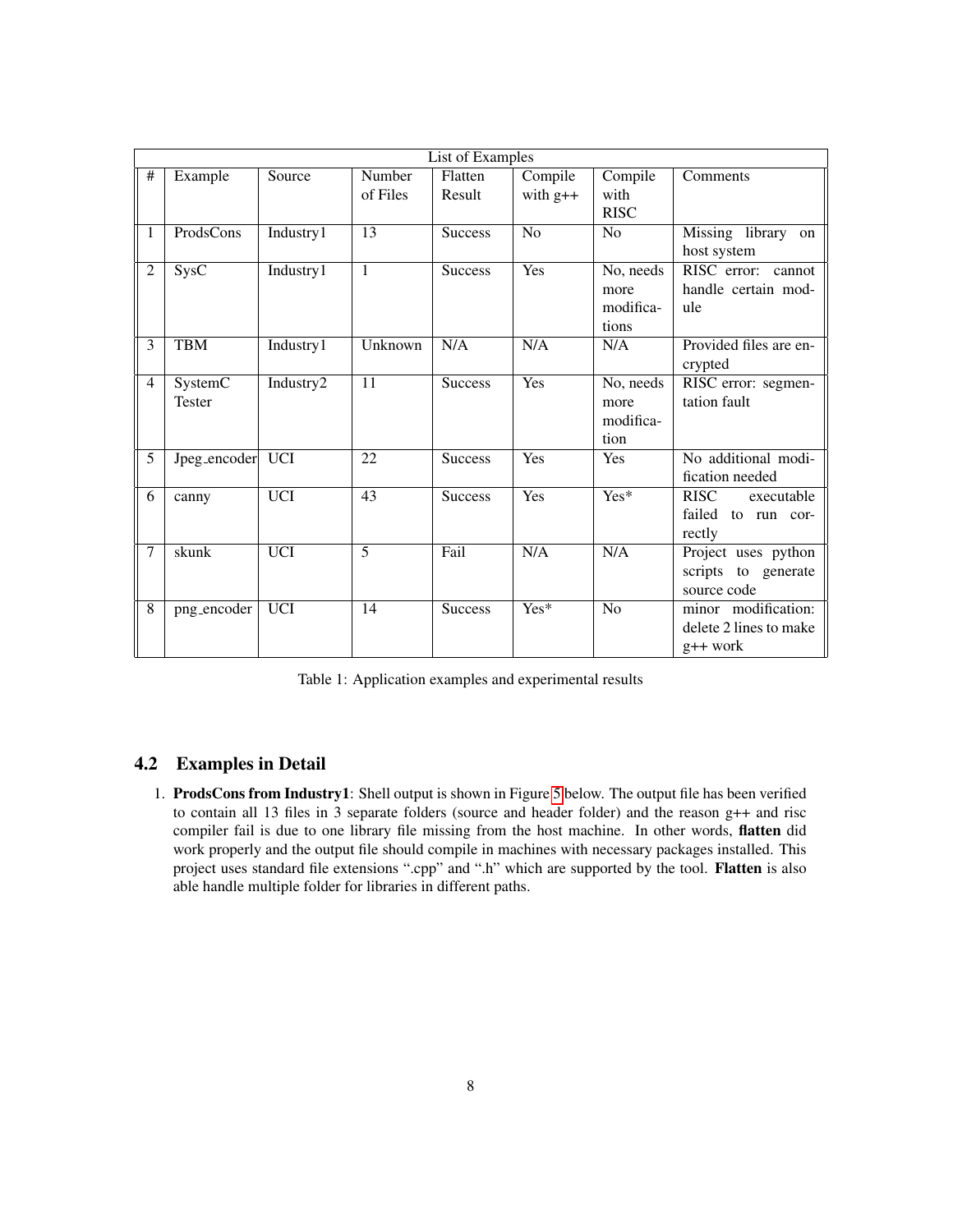```
[user]:> flatten -i cfm prod cons top.cpp -o test.cpp -v -g
User input name for main, the path is: /ProdCons forUCI/Prod
Cons_forUCI/risc _test/risc_test/gen-sysc/prod_cons/src/cfm_prod_
cons_top.cpp
SYSTEM INCLUSION: {'#include "dt/cft defchar.h\,'#include
"cofluent.h"}
H_FILES: ['cft_defchar.h','cfm_prod_cons_global.h',
'cfm consumer.h', 'cfm producer.h', 'cfm prod cons user.h',
'cfm prod cons.h', 'cfm prod cons top.h' ]
C FILES: ['cfm consumer.cpp', 'cfm producer.cpp','cfm prod cons use
r.cpp', 'cfm prod cons user.cpp', 'cfm prod cons.cpp',
'cfm prod cons top.cpp']
---DONE FLATTENING---
---------GRAPH----------
NOTICE: ALL the C files are still printed in the correct order
though they are not shown in the graph
|--------cfm prod cons top.cpp
   |--------cfm prod cons top.h
        |--------cfm prod cons user.h
            |--------cfm prod cons global.h
        |--------cfm prod cons.h
            |--------cfm consumer.h
                |--------cft defchar.h
            |--------cfm producer.h
                |--------cft defchar.h
            |--------cft defchar.h
```
<span id="page-11-0"></span>Figure 5: Flatten script output on Industry1 ProdsCons example with *-v* and *-g* flag

2. SysC from Industry1: Shell output is shown in Figure [6](#page-12-0) below. Since the input file has only 1 file and it uses supported file extension, it is easy to verify the output. This project is an unusual scenario since it has only one source file, but flatten can handle this type of input with no issue. While the flattened output can be compiled with g++, RISC does not support one of the internal modules. Which will require manual modifications to work around RISC compiler limitations.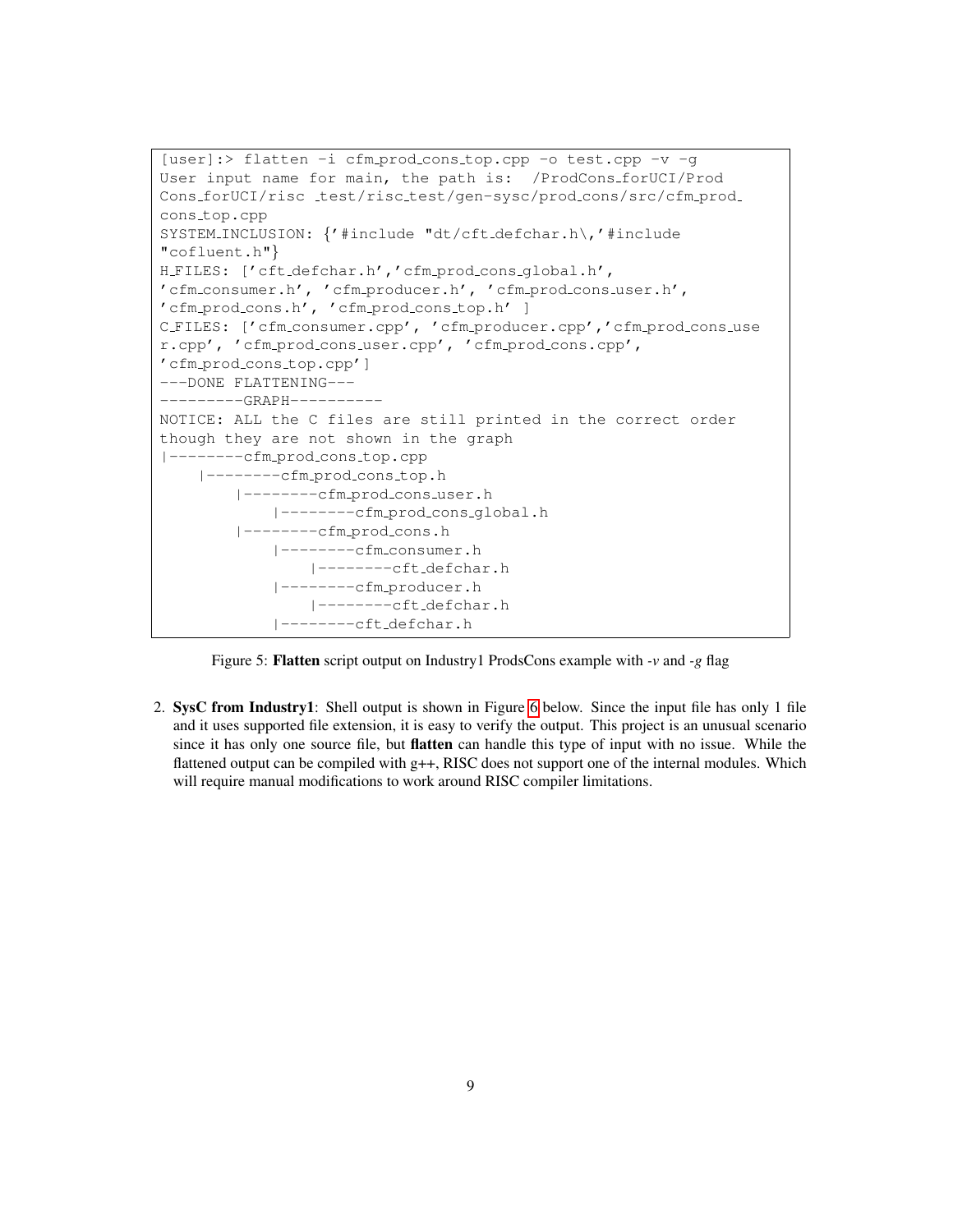```
[user]:> flatten -i prodcons.cpp -o test.cpp -v -g
User input name for main, the path is: SysC_forUCI/sc_prod_cons/
src/prodcons.cpp
SYSTEM_INCLUSION: {' #include <systemc.h>'}
H_FILES: []
C FILES: ['prodcons.cpp']
---DONE FLATTENING---
--------GRAPH----------
NOTICE: ALL the C files are still printed in the correct order
though they are not shown in the graph
|--------prodcons.cpp
```
<span id="page-12-0"></span>Figure 6: Flatten script output on Industry1 SysC example with *-v* and *-g* flag

- 3. TBM from Industry1: We were not able to test this example because the file archive is encrypted.
- 4. SystemC Tester from Industry2: The shell output is shown in Figure [7.](#page-12-1) The output file has been verified to contain all SystemC header files and implementation files in the correct order. In this example, the naming scheme for SystemC source files are fairly standard (".cpp" and ".hpp") and the inclusion hierarchy is also simple. While the g++ compiler is able to compile the flattened source file with no issue, modifications on the included libraries are needed for RISC compiler to work properly.

```
[user]:> flatten -i Main.cpp -o Main flat.cpp -v -g
User input name for main, the path is: /SystemC Tester
/source/Main.cpp
SYSTEM_INCLUSION: {'#include "tlm.h"','#include
"tlm utils/simple initiator socket.h"', '#include
"tlm utils/simple target socket.h"','#include <stdint.h>'}
H FILES: ['AddressMap.hpp', 'SimpleMem.hpp', 'SimpleTimer.hpp',
'SimpleTop.hpp', 'Interconnect.hpp']
C FILES: ['SimpleMem.cpp', 'SimpleTimer.cpp', 'SimpleTop.cpp',
'Interconnect.cpp', 'Main.cpp']
---DONE FLATTENING---
--------GRAPH----------
NOTICE: ALL the C files are still printed in the correct order
though they are not shown in the graph
    |--------Main.cpp
        |--------SimpleMem.hpp
        |--------SimpleTimer.hpp
        |--------SimpleTop.hpp
        |--------Interconnect.hpp
            |--------AddressMap.hpp
```
<span id="page-12-1"></span>Figure 7: Flatten script output on Industry2 SystemC Tester example with *-v* and *-g* flag

5. Jpeg Encoder Model from UCI: The shell output is shown in Figure [8,](#page-13-0) part of the graph is omitted because the inclusion tree is too long to fit in a single figure. Output file has been verified to contain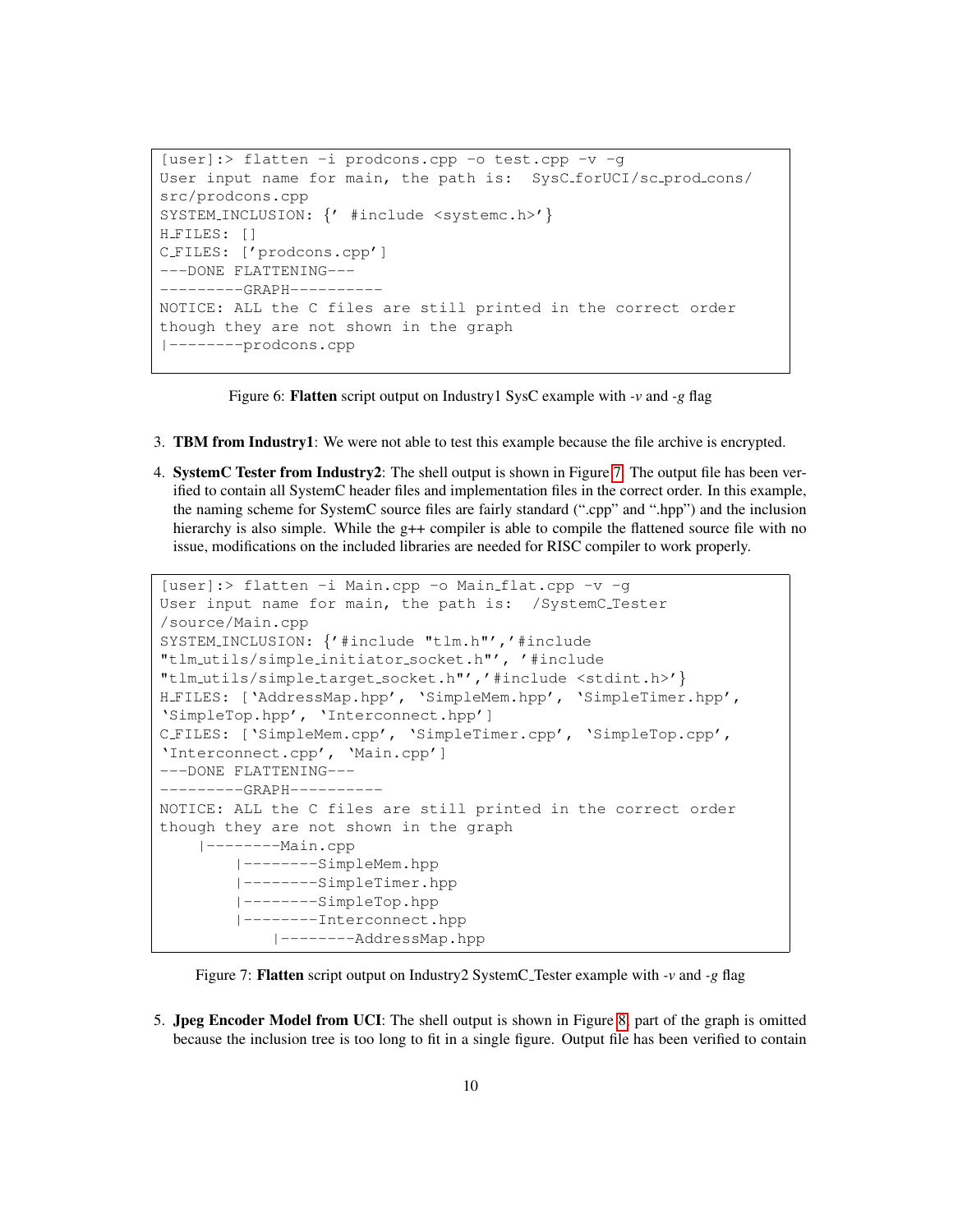all SystemC header files and implementation files in the correct order. In this example there are files with depth level of 6, which means the script successfully transversed the file hierarchy even though it is complicated. Both g++ compiler and RISC compiler compiled the flattened source code without error, the executables are also verified to be working correctly.

```
[user]:> flatten -i jpeg.cc -o Main flat.cpp -v -g
User input name for main, the path is: /jpeg_encoder/jpeg.cc
SYSTEM_INCLUSION: {'#include "systemc.h"'}
H FILES: ['dct.h', 'quantize.h', 'zigzag.h', 'config.h',
'rgb2ycc.h', 'encoder.h', 'huffman.h', 'types.h', 'stimulus.h',
'dut.h', 'monitor.h', 'jpeg.h']
C FILES: ['dct.cc', 'quantize.cc', 'zigzag.cc', 'rgb2ycc.cc',
'encoder.cc', 'huffman.cc', 'stimulus.cc', 'dut.cc',
'monitor.cc', 'jpeg.cc']
---DONE FLATTENING---
---------GRAPH----------
NOTICE: ALL the C files are still printed in the correct order
though they are not shown in the graph
    |--------jpeg.cc <-(None)
        |--------jpeg.h <-(jpeg.cc)
            |--------types.h <-(jpeg.h)
                |--------config.h <-(types.h)
            |--------stimulus.h <-(jpeg.h)
                |--------types.h <-(types.h)
                   |--------config.h <-(types.h)
            |--------dut.h <-(jpeg.h)
                |--------types.h <-(types.h)
......
                        |--------types.h <-(types.h)
                           |--------config.h <-(types.h)
                    |--------zigzag.h <-(encoder.h)
                        |--------types.h <-(types.h)
                            |-----contig.h < (types.h)|--------huffman.h <-(dut.h)
                    |--------types.h <-(types.h)
                       |--------config.h <-(types.h)
             ---------monitor.h <-(jpeg.h)
                    |--------types.h <-(types.h)
                        |--------config.h <-(types.h)
```
<span id="page-13-0"></span>Figure 8: Flatten script output on Jpeg Encoder example with *-v* and *-g* flag

6. Canny Model from UCI: The shell output is shown in Figure [9,](#page-14-0) part of the graph is omitted because the inclusion tree is too long to fit in a single figure. Output file has been verified to contain all 43 SystemC header files and implementation files in the correct order. This example shows that flatten can handle the standard file extensions and large number of files. Both  $g++$  and RISC compiler were able to compile the flattened file with no error message. However, while the executable from g++ compiler ran without any issue, the executable from RISC compile failed to run properly and had to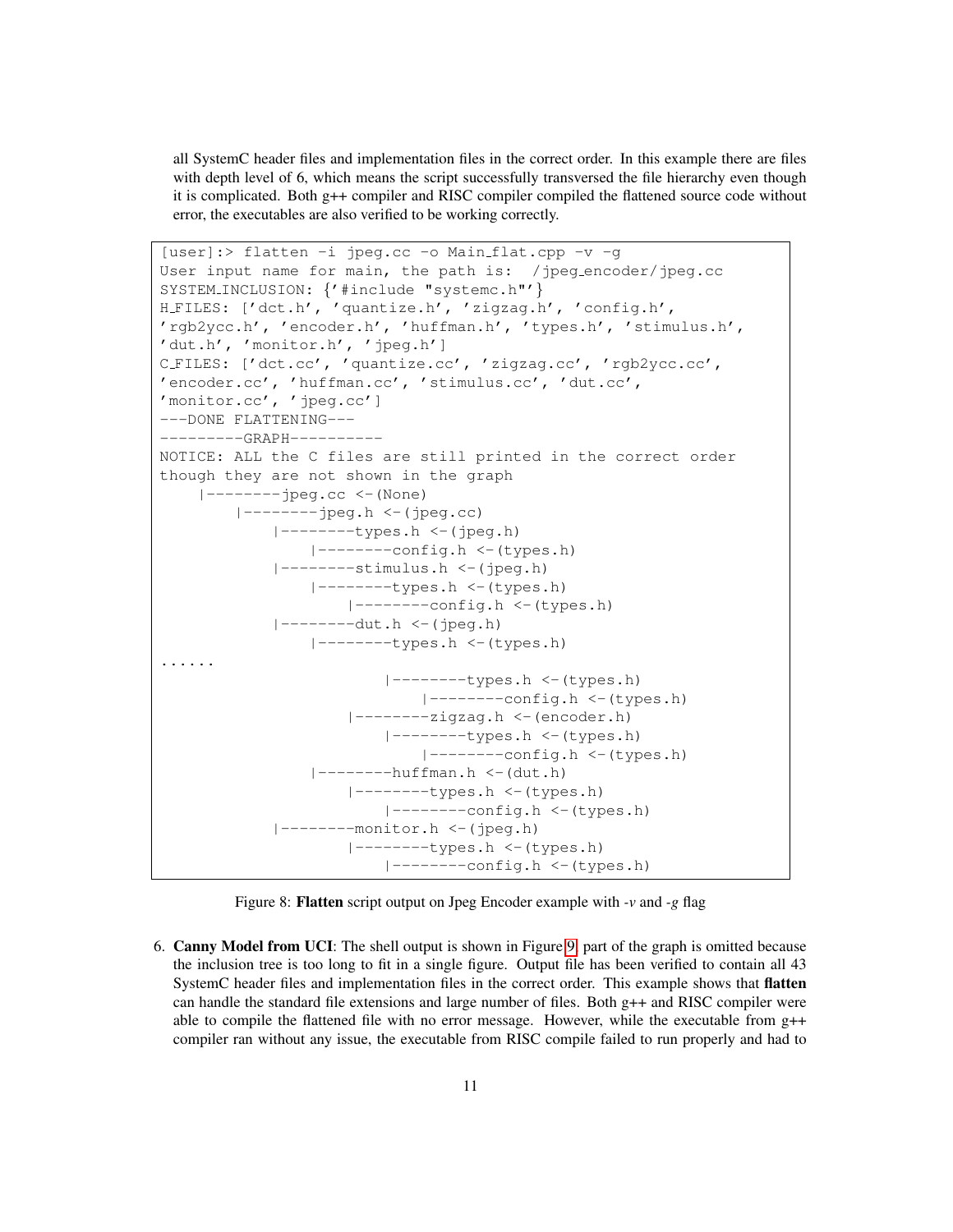abort.

```
[user]:> flatten -i Main.cc -o test.cc -v -g
User input name for main, the path is: /canny/Main.cc
SYSTEM_INCLUSION: {'#include "systemc.h"'}
H FILES: ['coordinatorx.h', 'blurx.h', 'coordinatory.h',
'blury.h', 'blurx par.h', 'blury par.h', 'prep.h',
'derivative_x_y.h', 'magnitude_x_y.h', 'gaussian_smooth.h',
'mag delta.h', 'non max supp.h', 'apply hysteresis.h', 'datain.h',
'dut.h', 'dataout.h', 'config.h', 'stimulus.h', 'platform.h',
'monitor.h', 'types.h', 'top.h']
C_FILES: ['coordinatorx.cc', 'blurx.cc', 'blurx_par.cc',
'coordinatory.cc', 'blury.cc', 'blury par.cc', 'blurx par.cc',
'blury par.cc', 'prep.cc', 'derivative x y.cc', 'magnitude x y.cc',
'gaussian smooth.cc', 'mag delta.cc', 'non max supp.cc',
'apply hysteresis.cc', 'datain.cc', 'dut.cc', 'dataout.cc',
'stimulus.cc', 'platform.cc', 'monitor.cc', 'top.cc', 'Main.cc']
---DONE FLATTENING---
--------GRAPH----------
NOTICE: ALL the C files are still printed in the correct order
though they are not shown in the graph
    |--------Main.cc <-(None)
        |--------types.h <-(Main.cc)
            |--------config.h <-(types.h)
        |--------config.h <-(types.h)
        |--------top.h <-(Main.cc)
            |--------config.h <-(types.h)
            |--------types.h <-(top.h)
                |--------config.h <-(top.h)
            |-----stimulus.h < -(top.h)|--------config.h <-(top.h)
 ......
            |--------monitor.h <-(blurx par.h)
                |-----contiq.h < -(blurx-par.h)|-----types.h \leftarrow (blurx-par.h)|-----confiq.h \leftarrow (blurx-par.h)
```
<span id="page-14-0"></span>Figure 9: Flatten script output on Canny example with *-v* and *-g* flag

- 7. Skunk from UCI: The script cannot flatten files from projects that utilize a python script to dynamically generate source files. Therefore the flattened output invalid and cannot be compiled by either compiler.
- 8. PNG Encoder Model from UCI: The shell output is shown in Figure [10.](#page-15-1) The output file has been verified to contain all SystemC header files and implementation files in the correct order. In this project, if define statement is used for system library inclusion which caused problem for g++ compiler. This issue was solved by deleting the unsupported package inclusions (2 lines of code in this case). The executable from g++ compiler was verified to run properly. RISC compiler on the other hand reported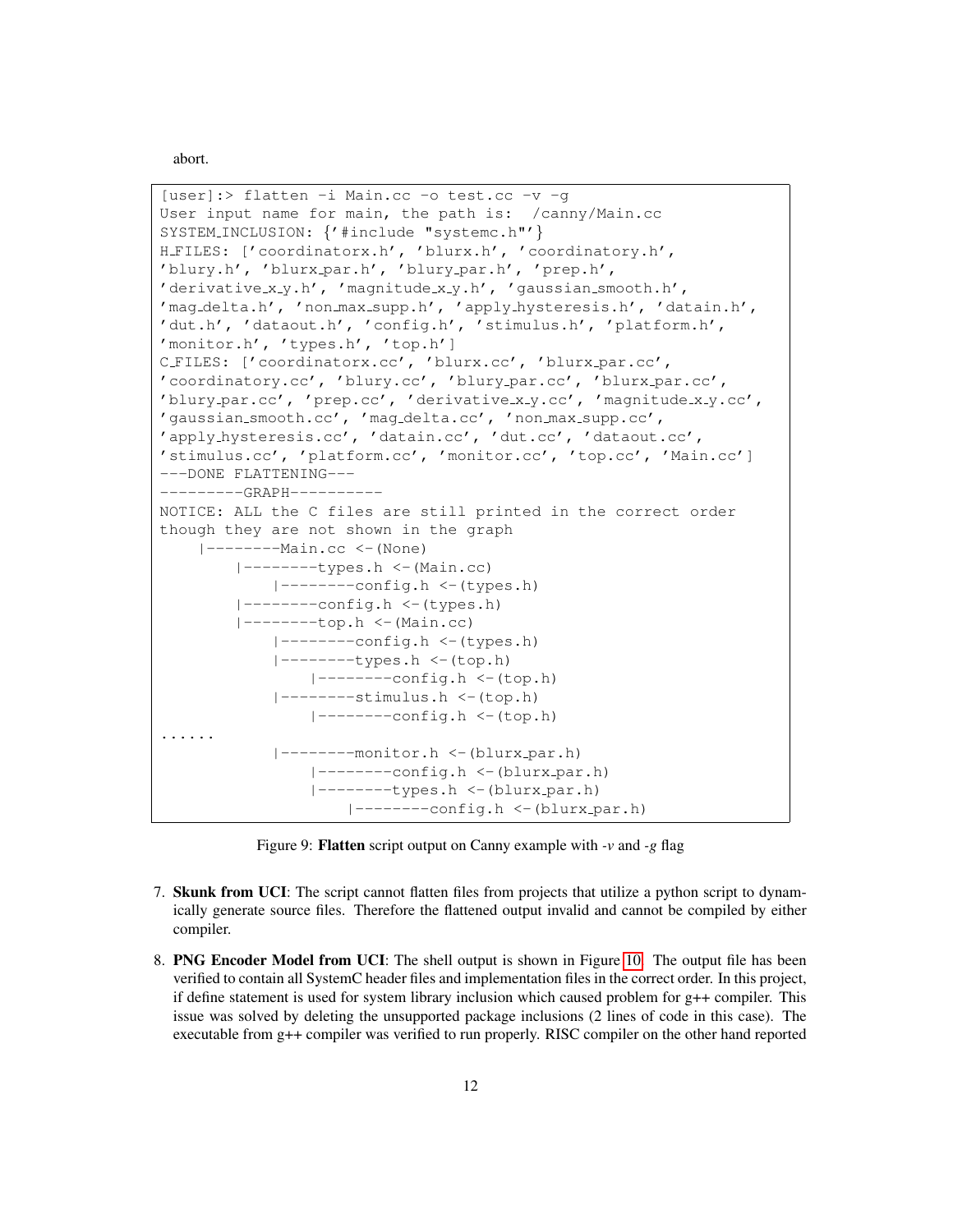"Segmentation fault" error message and failed to compile.

```
[user]:> flatten -i png.cc -o test.cc -v -g
User input name for main, the path is: png encoder/png.cc
SYSTEM_INCLUSION: {'#include <stdio.h>', '# include <fcntl.h>',
'#include "zlib.h"', '#include "systemc.h"', '#include <string.h>
// for strlen', '# include <io.h>', '#include <assert.h>'}
H FILES: ['config.h', 'types.h', 'stimulus.h', 'monitor.h',
'addfilter.h', 'upfilter.h', 'paeth.h', 'png.h']
C FILES: ['stimulus.cc', 'monitor.cc', 'addfilter.cc',
'upfilter.cc', 'paeth.cc', 'png.cc']
---DONE FLATTENING---
---------GRAPH----------
NOTICE: ALL the C files are still printed in the correct order
though they are not shown in the graph
    |-----png.cc \leftarrow (None)
        |-----png.h \leftarrow (png.cc)
            |--------types.h <-(png.h)
               |--------config.h <-(png.h)
            |--------stimulus.h <-(png.h)
                |--------types.h <-(png.h)
                    |--------config.h <-(png.h)
            |--------monitor.h <-(png.h)
                |--------types.h <-(png.h)
                   |--------config.h <-(png.h)
            |--------addfilter.h <-(png.h)
                |-----t ypes.h \leftarrow (png.h)
                    |-----contiq.h < (png.h)|-----upfilter.h \leftarrow (png.h)
                |-----types.h <-(png.h)
                    |-----confiq.h < (png.h)|--------paeth.h <-(png.h)
                |--------types.h <-(png.h)
                    |-----contig.h < (png.h)
```
<span id="page-15-1"></span>Figure 10: Flatten script output on png encoder from UCI example with *-v* and *-g* flag

# <span id="page-15-0"></span>5 Conclusion and Future Work

Flatten at its current state is fully functional and integrated with the upcoming RISC release (version 0.6.3) and contains a test function in the Makefile. In terms of future development, other functionalities, like automatic compile after flatten, are in consideration.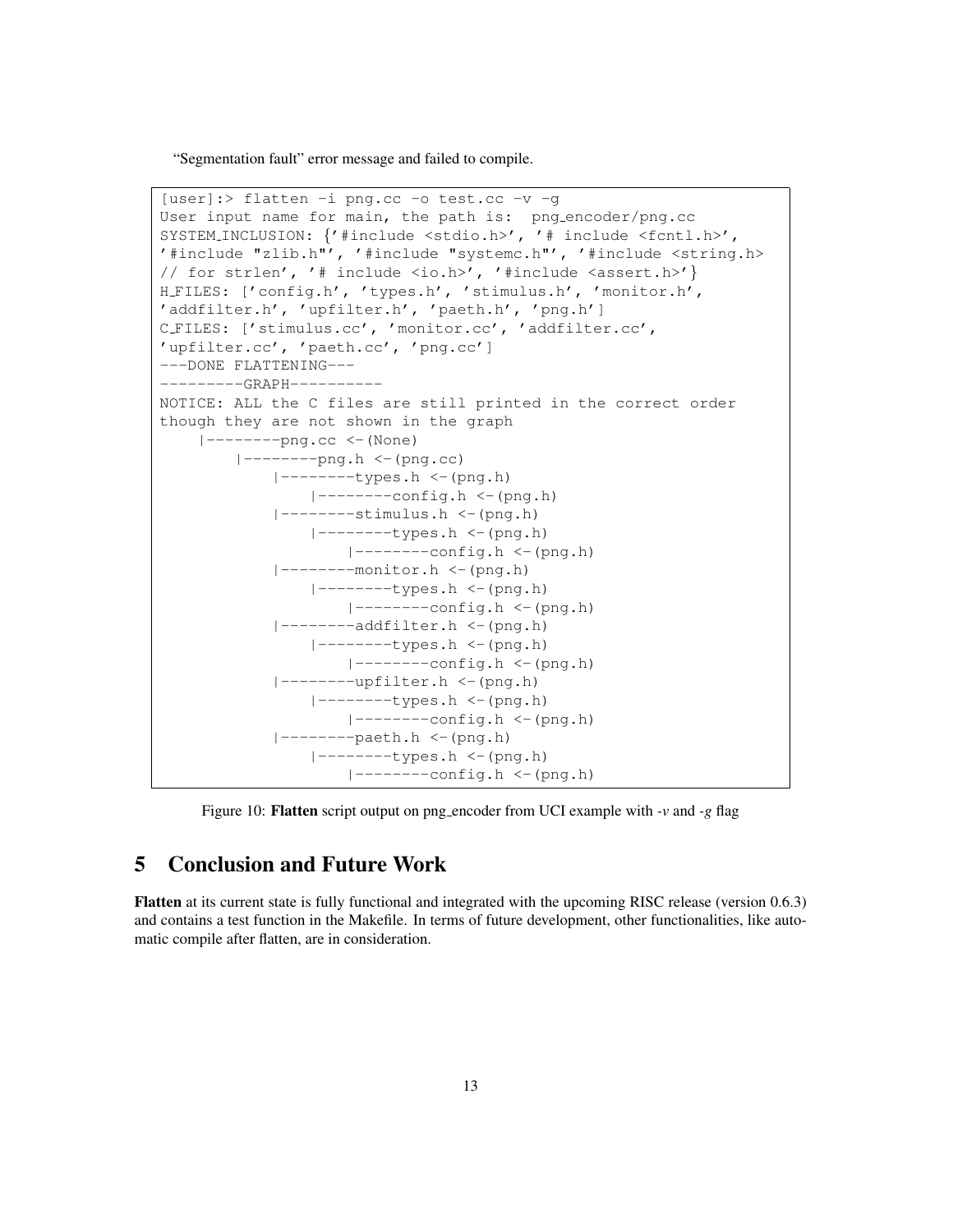# <span id="page-16-0"></span>References

- <span id="page-16-1"></span>[1] Guido Van Rossum and Fred L Drake Jr. *Python tutorial*. Centrum voor Wiskunde en Informatica Amsterdam, The Netherlands, 1995.
- <span id="page-16-2"></span>[2] Z. Cheng D. Mendoza R. Dömer G. Liu, T. Schmidt. Risc compiler and simulator, release v0.6.0: Outof-Order Parallel Simulatable SystemC Subset. Technical report.
- <span id="page-16-3"></span>[3] RISC open source. [http://www.cecs.uci.edu/](http://www.cecs.uci.edu/~doemer/risc.html)∼doemer/risc.html.
- <span id="page-16-4"></span>[4] Open SystemC Initiative, <http://www.systemc.org>. *Functional Specification for SystemC 2.0*, 2000.
- <span id="page-16-5"></span>[5] Z. Cheng R. Dömer G. Liu, T. Schmidt. RISC Compiler and Simulator, Release V0.4.0: Out-of-Order Parallel Simulatable SystemC Subset. Technical report.
- <span id="page-16-6"></span>[6] Z. Cheng D. Mendoza R. Dömer G. Liu, T. Schmidt. RISC Compiler and Simulator, Release V0.5.0: Out-of-Order Parallel Simulatable SystemC Subset. Technical report.
- <span id="page-16-7"></span>[7] R. Dömer Z. Cheng, T. Schmidt. Enabling IP Reuse and Protection in Out-of-Order Parallel SystemC Simulation. Proceedings of the International Embedded Systems Symposium, Springer, Friedrichshafen, Germany, September 2019.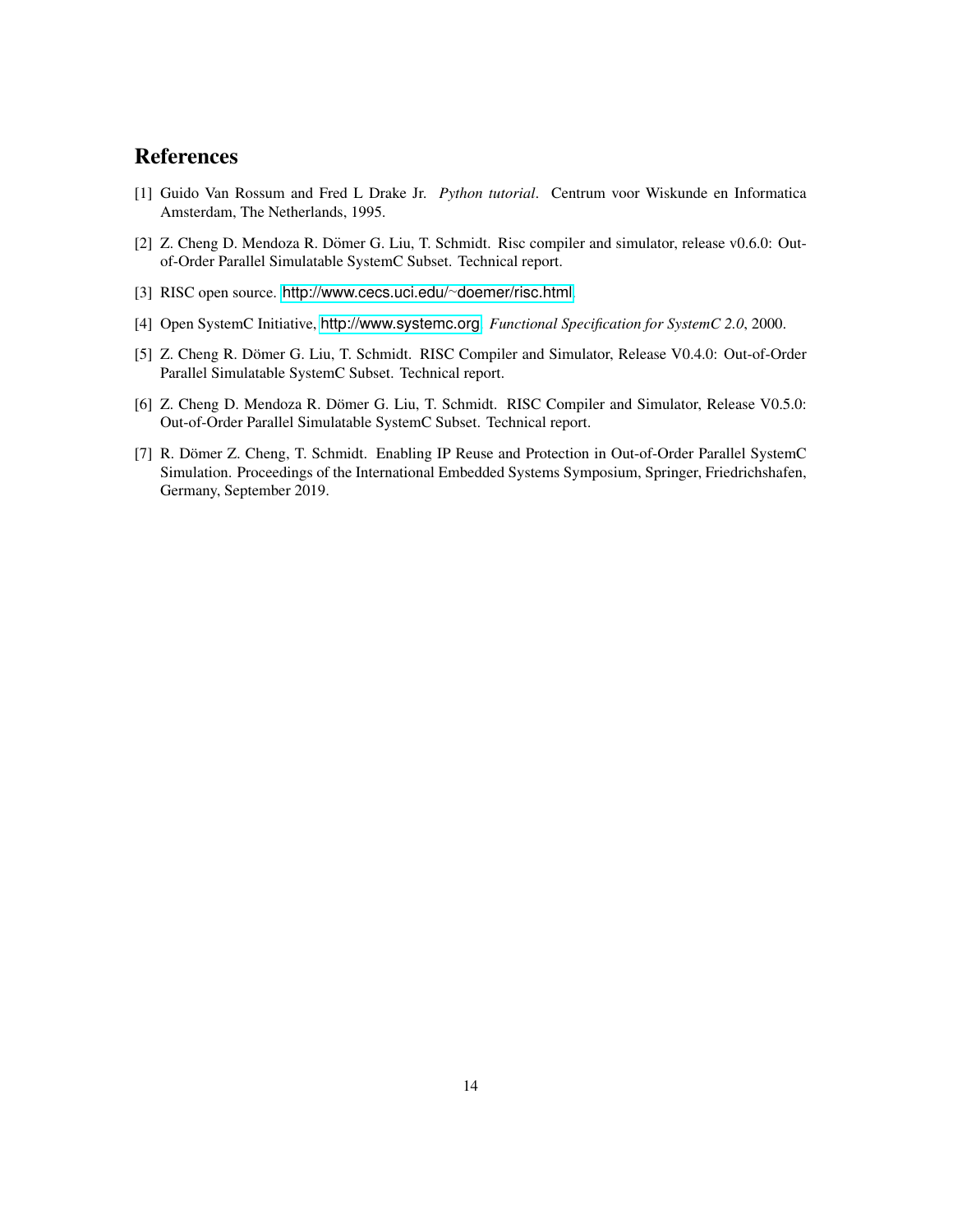# <span id="page-17-0"></span>A Appendix

#### NAME

flatten – Script to combine multiple source files for RISC compiler

#### **SYNOPSIS**

flatten [ *options* ]

## DESCRIPTION

flatten is a tool designed to generate a single compilable file for the Recoding Infrastructure for SystemC (RISC) compiler. flatten takes multiple source files from the user based on the include preprocessor directives in each file, and outputs a single combined source file with the included files inserted in correct order. flatten also supports displaying the graph of the file inclusion as well as auto-detecting the main file.

For example, to flatten and view the inclusion structure of multiple source files of a given design, use the following command:

*flatten -i main.cc -o output.cc -g*

flatten displays the inclusion tree as text in the terminal with each included filename and their parents.

#### ARGUMENTS

If no argument is provided, the flatten script will scan for a "main" file; if not found or multiple files that contain "main" are found, the script will terminate and ask for manual input.

### OPTIONS

- *–h* use this argument to print a brief message on the usage of the tool and quit
- $-v$  use this argument to print a list of included files
- *–g* use this argument to print a graph (tree) of the dependencies
- $-x$  use this argument to auto-compile the flattened file using RISC
- *–i [input]* use this argument to indicate the main file, no need to input multiple files
- *–o [output]* use this argument to change the name of the output file; if omitted, this defaults to "Main\_flat.cpp"
- *–d* use this argument to turn on debug mode, display important internal data

#### VERSION

flatten is release version 0.6.3.

#### AUTHORS

Yutong (Tom) Wang <yutongw5@uci.edu>